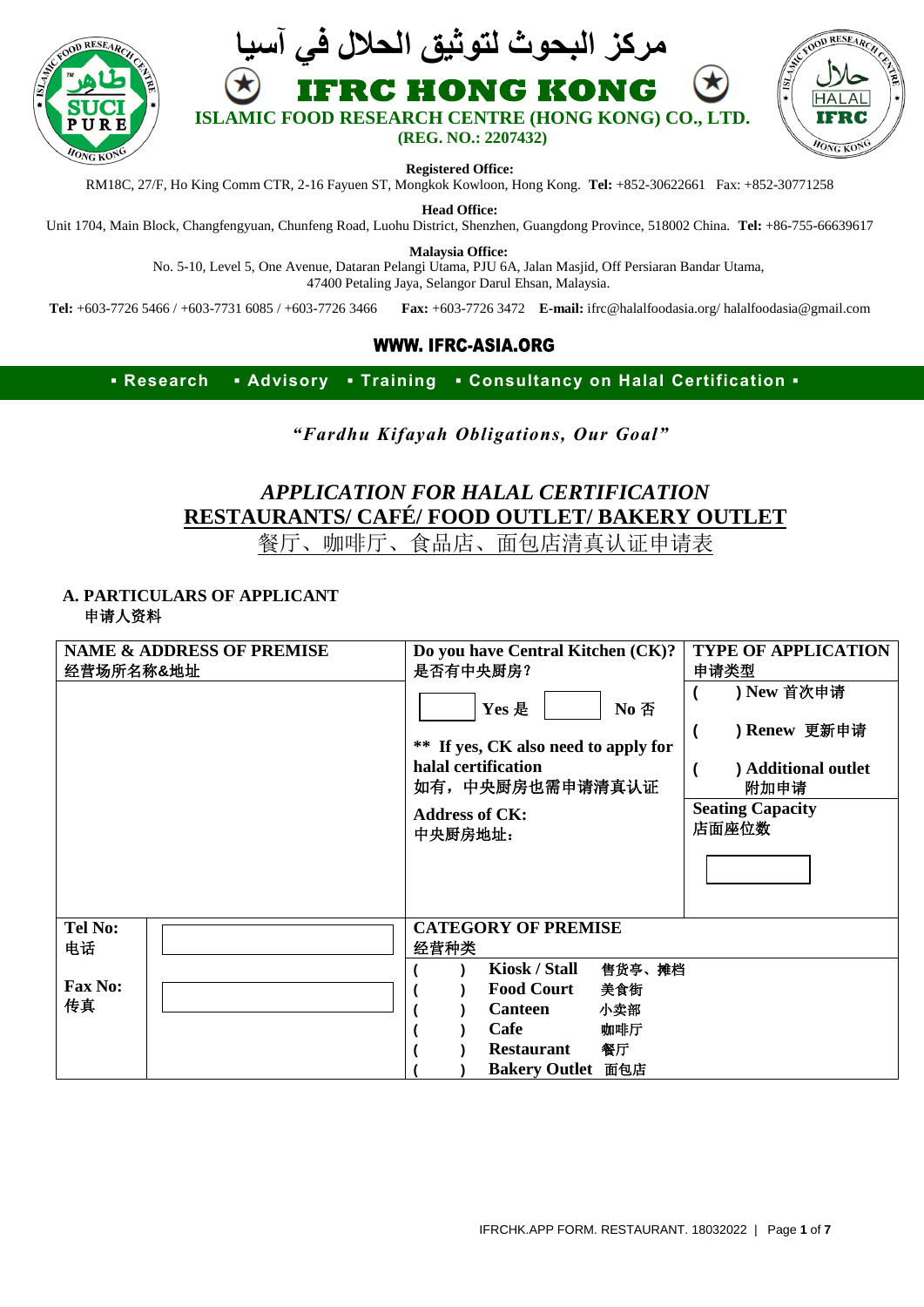| NAME & ADDRESS OF APPLICANT (If<br>different from premise)<br>申请人姓名&地址<br><b>Muslim Workers (Please attach ID copy)</b><br>穆斯林员工 (如有,请附上身份证复印件) | <b>Owner I/D No.:</b><br>(Please attach a copy)<br>经营所有者身份证号码<br>(请附上复印件)<br>Tel. No.<br>电话<br>Fax No.<br>传真 |                    |
|-------------------------------------------------------------------------------------------------------------------------------------------------|--------------------------------------------------------------------------------------------------------------|--------------------|
| Name 姓名                                                                                                                                         | I/D No. 身份证号码                                                                                                | Position 职位        |
| 1)                                                                                                                                              |                                                                                                              |                    |
| 2)                                                                                                                                              |                                                                                                              |                    |
| Selling Alcoholic Drink 是否销售酒精饮料                                                                                                                | Yes 是:                                                                                                       | No 否:              |
| Daily Transport 日常运货车使用情况                                                                                                                       | Using own transport 自家专用货车                                                                                   | Hiring others 租用货车 |

| <b>NOTES</b> | : A. Selling alcoholic drink in the premise is <b>NOT PERMITTED</b> for displaying HALAL logo.<br><b>B. 2 MUSLIM WORKERS</b> are MUST to qualify for application.<br>C. <b>INSPECTION</b> at premise is a compulsory.<br>D. PROHIBITED NAMES IN MENU (Eg: Ham, Bacon, Bak Kut Teh, Beer, Rum) |
|--------------|-----------------------------------------------------------------------------------------------------------------------------------------------------------------------------------------------------------------------------------------------------------------------------------------------|
| 注意:          | A: 显示清真标志是不允许销售酒精饮料的。<br>B: 必须拥有两名穆斯林员工/穆斯林顾问才符合申请资格。<br>拿到证书前供应商申请方(食品商店)/ 餐厅经营场所必须要通过验厂。<br>$C_{\mathbf{r}}$<br>D: 禁用食品名称 (例如: 火腿、培根、肉骨茶、啤酒、朗姆酒)                                                                                                                                            |

# **B: LOCATION INFORMATION** 位置内容

| Name of the nearest major city to the premise (离申请方最近的主要城市)                                                      |  |
|------------------------------------------------------------------------------------------------------------------|--|
| Name of the nearest international airport and the traveling time by car to the premise<br>(离申请方最近的国际机场及其开车需要的时间) |  |
| Name of the nearest domestic airport and the traveling time by car to the premise<br>(离申请方最近的国内机场及其开车需要的时间)      |  |
| Name of the nearest railway option 1 and the traveling time by car to the premise<br>(离申请方较近的火车站 1 及其开车需要的时间)    |  |
| Name of the nearest railway option 2 and the traveling time by car to the premise<br>(离申请方较近的火车站2及其开车需要的时间)      |  |
| Name of the nearest bus station and the traveling time by car to the premise<br>(离申请方较近的汽车站及其开车需要的时间)            |  |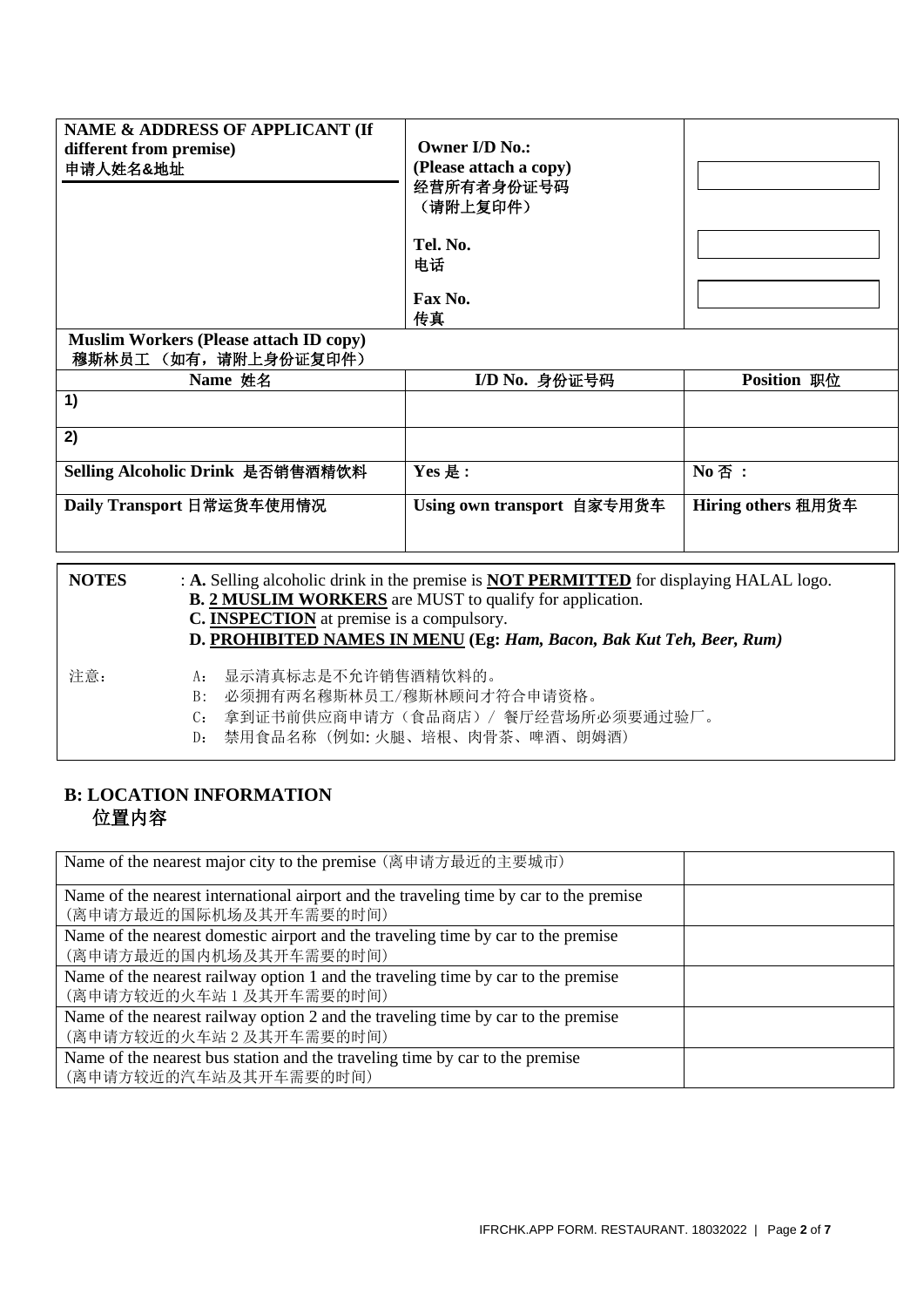## **C: OTHER INFORMATION** 其他内容

| 1. Do you serve pork in your premise?<br>If yes, the premise is <b>NOT QUALIFIED</b> for halal certification.<br>是否供应猪肉?如是,将无资格申请清真认证。                                             | Yes 是□ | $No$ 否 口         |
|------------------------------------------------------------------------------------------------------------------------------------------------------------------------------------|--------|------------------|
| 2. Has the premise ever applied for halal certification previously?<br>If yes, please state the halal body that was previously applied to:<br>以前是否申请过 halal 认证? 如是, 请写出该清真认证机构的名称。 | Yes 是□ | $No$ 否 口         |
| 3. Has the premise ever been supervised before?<br>If yes please state the halal body that was certifying.<br>曾由清真认证机构监督过加工吗?如是,请写出该清真认证机构的名称。                                     | Yes 是□ | $No$ 否 $\square$ |

### **D. Please list all product/ingredient/dishes supplied by Central Kitchen (If Any)** 请列出所有产品**/**原料**/**由中央厨房供应的菜品名称(如有的话)

| NO.                | <b>List of Product/Ingredient/Dishes</b> | <b>Name of Supplier</b> | <b>Halal Status</b><br>(Yes / No) |
|--------------------|------------------------------------------|-------------------------|-----------------------------------|
| 序号                 | 产品/原料/菜品                                 | 供应商名称                   | 是否清真(是/否)                         |
| 1.                 |                                          |                         |                                   |
| $\overline{2}$ .   |                                          |                         |                                   |
| 3.                 |                                          |                         |                                   |
| $\boldsymbol{4}$ . |                                          |                         |                                   |
| $\overline{5}$ .   |                                          |                         |                                   |
| 6.                 |                                          |                         |                                   |
| 7.                 |                                          |                         |                                   |
| 8.                 |                                          |                         |                                   |
| 9.                 |                                          |                         |                                   |
| 10.                |                                          |                         |                                   |
| 11.                |                                          |                         |                                   |
| 12.                |                                          |                         |                                   |
| 13.                |                                          |                         |                                   |
| 14.                |                                          |                         |                                   |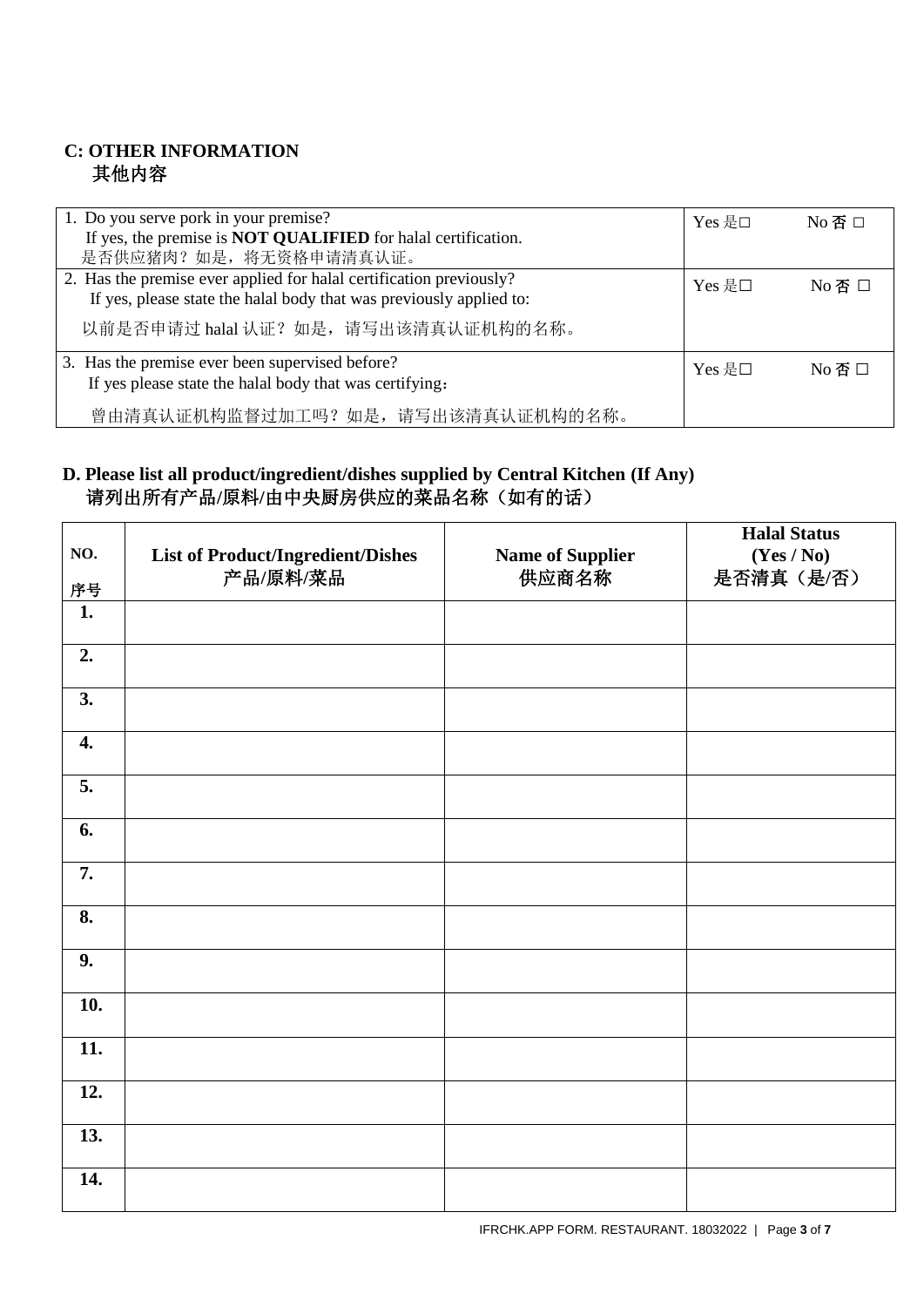| No.                       | <b>List of Menu</b> |
|---------------------------|---------------------|
| 序号                        | 菜单/品名               |
| 1.                        |                     |
| 2.                        |                     |
| $\overline{3}$ .          |                     |
| 4.                        |                     |
| 5.                        |                     |
| 6.                        |                     |
| 7.                        |                     |
| $\overline{\mathbf{8}}$ . |                     |
| 9.                        |                     |
| 10.                       |                     |
| 11.                       |                     |
| 12.                       |                     |
| 13.                       |                     |
| 14.                       |                     |
| $\overline{15.}$          |                     |
| $\overline{16}$ .         |                     |
| 17.                       |                     |
| 18.                       |                     |
| <b>19.</b>                |                     |
| $\overline{20}$ .         |                     |

#### **E. Please list all menu served in the premise (If more space is needed, please use additional sheet)** 请列出提供的所有菜单 (如下列表格位置不够,请另附表格)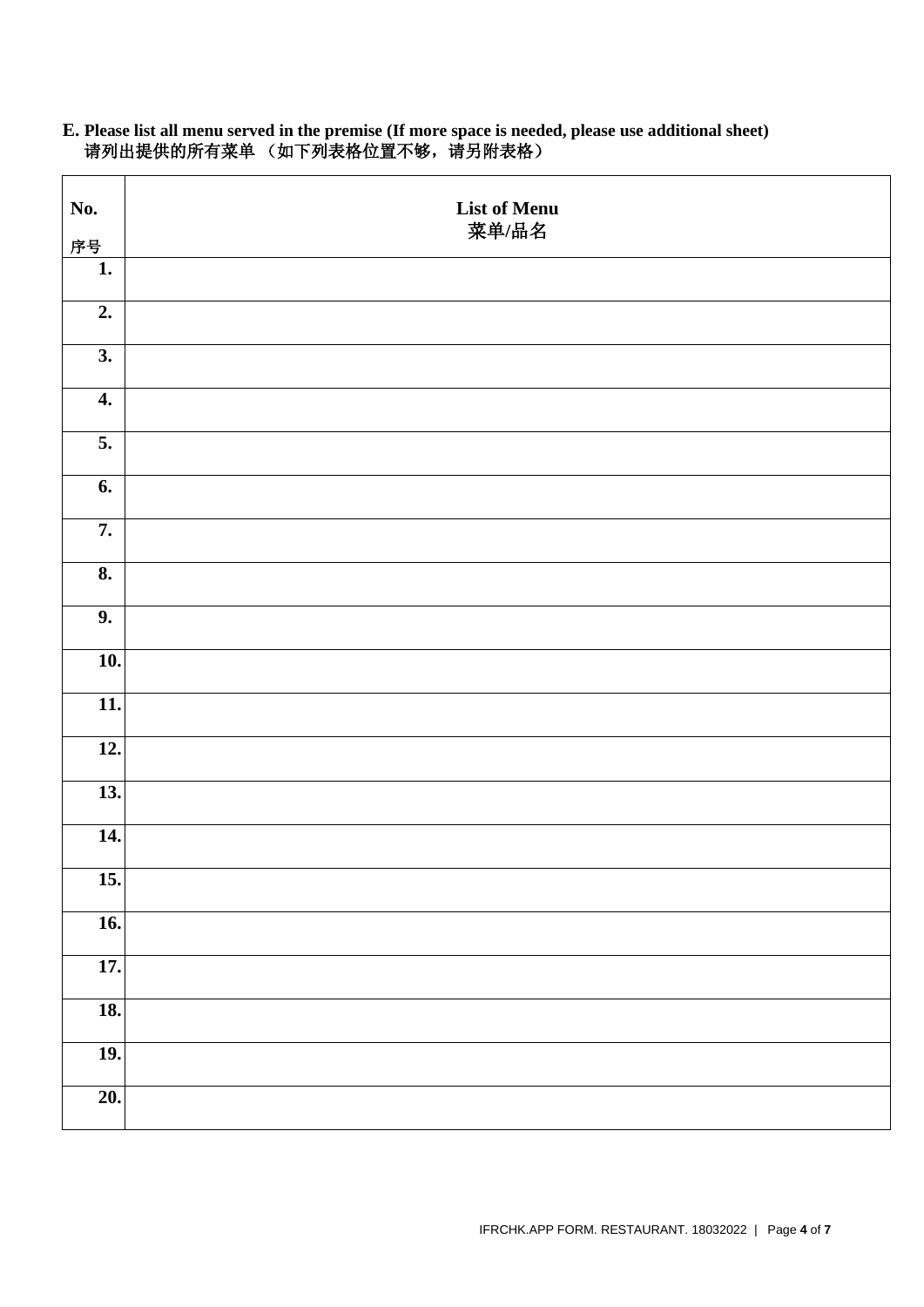#### **F. Please list all ingredients used in the food/menu** 请列出食物**/**菜单中使用的所有的原料

| NO<br>序<br>号   | <b>LIST OF INGREDIENTS</b><br>原料清单 | NAME OF SUPPLIER & CONTACT<br>NO.<br>供应商名称&联系电话                                  | <b>BRAND</b><br><b>NAME</b><br>商标名称 | <b>HALAL</b><br><b>CERTIFICATE</b><br>(Please Attached)<br>是否有清真证书<br>(是/否), 如有请<br>附此表后面 |
|----------------|------------------------------------|----------------------------------------------------------------------------------|-------------------------------------|-------------------------------------------------------------------------------------------|
| $\mathbf{1}$   | Poultry 家禽                         |                                                                                  |                                     |                                                                                           |
|                | Chicken 鸡                          |                                                                                  |                                     |                                                                                           |
|                | Duck 鸭                             |                                                                                  |                                     |                                                                                           |
|                | Turkey 火鸡                          |                                                                                  |                                     |                                                                                           |
| $\overline{2}$ | Livestock 家畜                       |                                                                                  |                                     |                                                                                           |
|                | Beef $\#$                          |                                                                                  |                                     |                                                                                           |
|                | Lamb 羔羊                            |                                                                                  |                                     |                                                                                           |
|                | Mutton 绵羊                          |                                                                                  |                                     |                                                                                           |
| $\mathbf{3}$   | Meaty Products 肉制品                 | Eg 例如: Burger 汉堡包, Meat Slice/Strips 肉片/肉条, Sausages 香肠, Nuggets 肉块, Dumpling 饺子 |                                     |                                                                                           |
| 4              |                                    |                                                                                  |                                     |                                                                                           |
|                | Cheese 奶酪                          |                                                                                  |                                     |                                                                                           |
|                |                                    |                                                                                  |                                     |                                                                                           |
| 5              | Filling / Paste 馅、酱                | Eg 例如: Cream filling 奶油夹心, Miso paste 味增类似中国的豆瓣酱                                 |                                     |                                                                                           |
|                |                                    |                                                                                  |                                     |                                                                                           |
|                |                                    |                                                                                  |                                     |                                                                                           |
|                |                                    |                                                                                  |                                     |                                                                                           |
| 6              | Sauce / Soy Sauce 沙司、酱油            |                                                                                  |                                     |                                                                                           |
|                |                                    |                                                                                  |                                     |                                                                                           |
|                |                                    |                                                                                  |                                     |                                                                                           |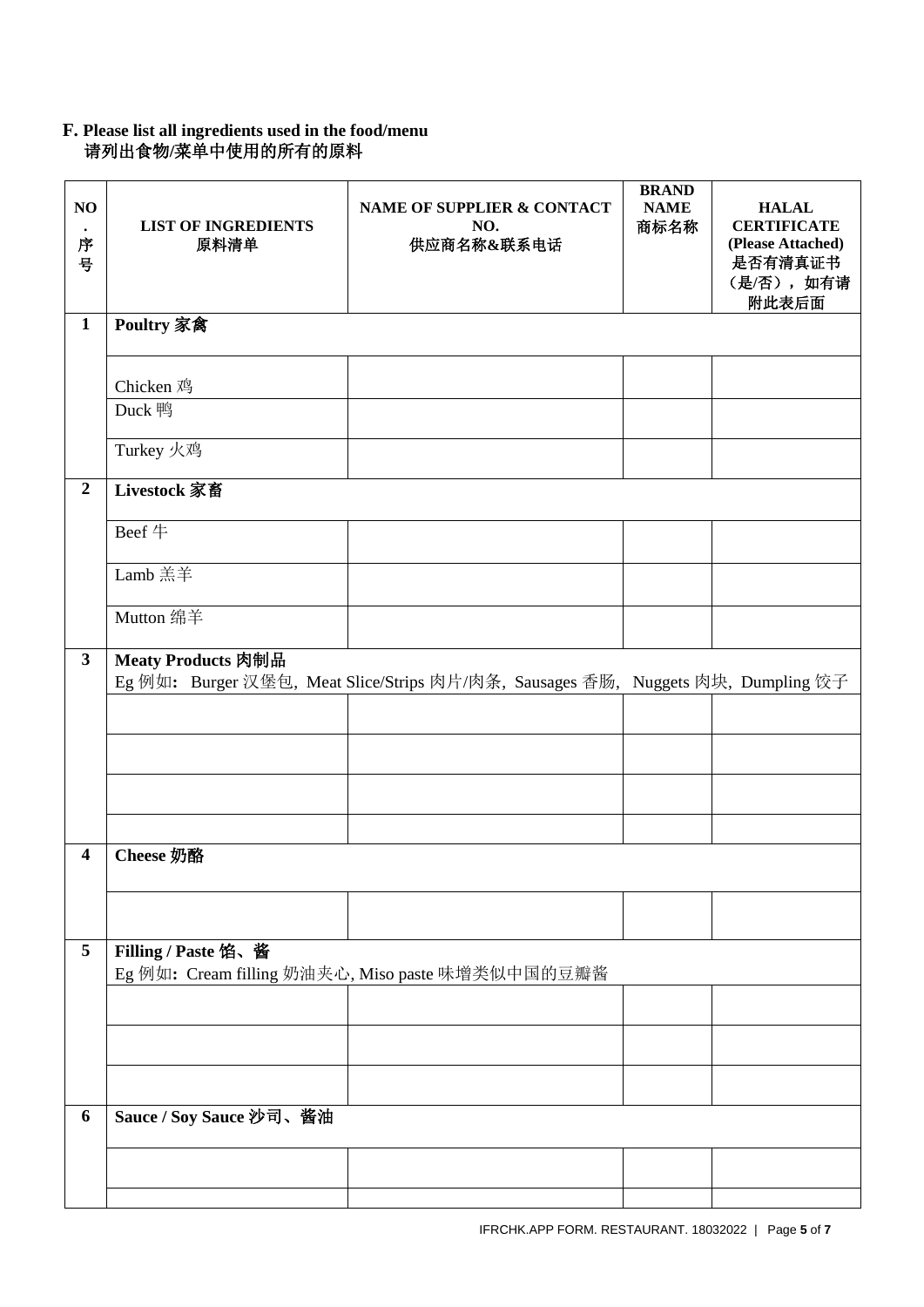| $\overline{7}$   | Seasoning/Essence 调味品/香精                           |  |  |  |  |
|------------------|----------------------------------------------------|--|--|--|--|
|                  | Eg: Chicken Powder 鸡精, Beef Seasoning Powder 牛肉调味粉 |  |  |  |  |
|                  |                                                    |  |  |  |  |
|                  |                                                    |  |  |  |  |
|                  |                                                    |  |  |  |  |
|                  |                                                    |  |  |  |  |
|                  |                                                    |  |  |  |  |
|                  |                                                    |  |  |  |  |
|                  |                                                    |  |  |  |  |
|                  |                                                    |  |  |  |  |
| $\bf 8$          | Liquid Flavor/Syrup for Drink 调味液/糖浆               |  |  |  |  |
|                  | Eg 例如: DaVincci                                    |  |  |  |  |
|                  |                                                    |  |  |  |  |
|                  |                                                    |  |  |  |  |
|                  |                                                    |  |  |  |  |
|                  |                                                    |  |  |  |  |
|                  |                                                    |  |  |  |  |
|                  |                                                    |  |  |  |  |
|                  |                                                    |  |  |  |  |
|                  |                                                    |  |  |  |  |
|                  |                                                    |  |  |  |  |
|                  |                                                    |  |  |  |  |
|                  |                                                    |  |  |  |  |
|                  |                                                    |  |  |  |  |
|                  |                                                    |  |  |  |  |
| $\boldsymbol{9}$ | Noodles 面条                                         |  |  |  |  |
|                  | Eg 例如: Mee Sua 水煮面, Ramen 拉面, Nissin 日清拉面          |  |  |  |  |
|                  |                                                    |  |  |  |  |
|                  |                                                    |  |  |  |  |
|                  |                                                    |  |  |  |  |
|                  |                                                    |  |  |  |  |
|                  |                                                    |  |  |  |  |
|                  |                                                    |  |  |  |  |
|                  |                                                    |  |  |  |  |
|                  |                                                    |  |  |  |  |
|                  |                                                    |  |  |  |  |
|                  |                                                    |  |  |  |  |
|                  |                                                    |  |  |  |  |
|                  |                                                    |  |  |  |  |
|                  |                                                    |  |  |  |  |
|                  |                                                    |  |  |  |  |
|                  |                                                    |  |  |  |  |
|                  |                                                    |  |  |  |  |
| 10               | Edible Fat 食用脂肪、食用油                                |  |  |  |  |
|                  |                                                    |  |  |  |  |
|                  | Eg 例如: Unsalted Butter 无盐黄油, Shortening 起酥油等等      |  |  |  |  |
|                  |                                                    |  |  |  |  |
|                  |                                                    |  |  |  |  |
|                  |                                                    |  |  |  |  |
|                  |                                                    |  |  |  |  |
|                  |                                                    |  |  |  |  |
|                  |                                                    |  |  |  |  |
|                  |                                                    |  |  |  |  |
|                  |                                                    |  |  |  |  |

#### **\*\* Note: Please attach halal certificate for material(s) /ingredient(s) used**  注解: 请附上使用的原材料的清真证书(如有的话)